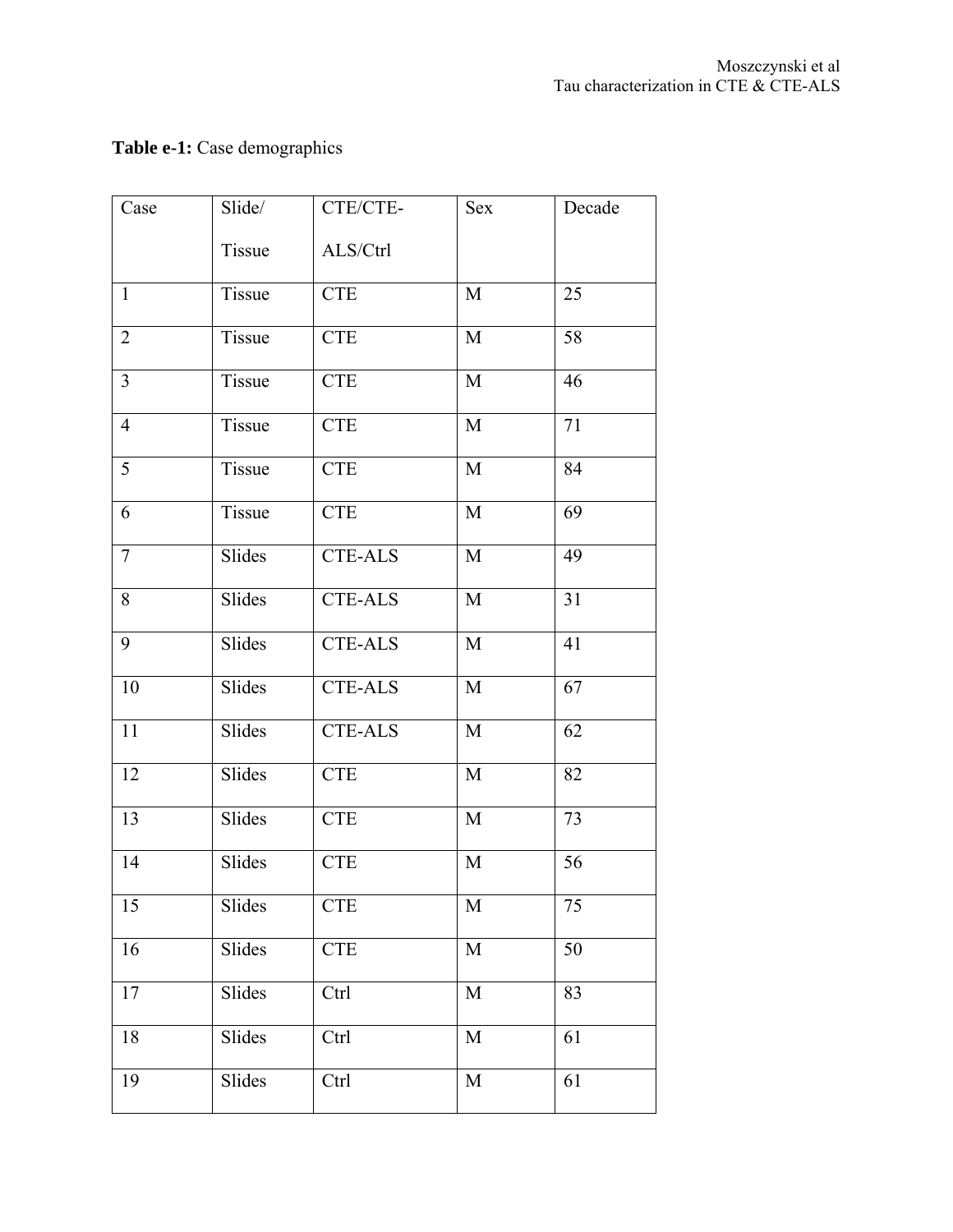| 20 | Slides | Ctrl | М |    |
|----|--------|------|---|----|
|    | Slides | Ctrl | M | ΟI |
|    |        |      |   |    |